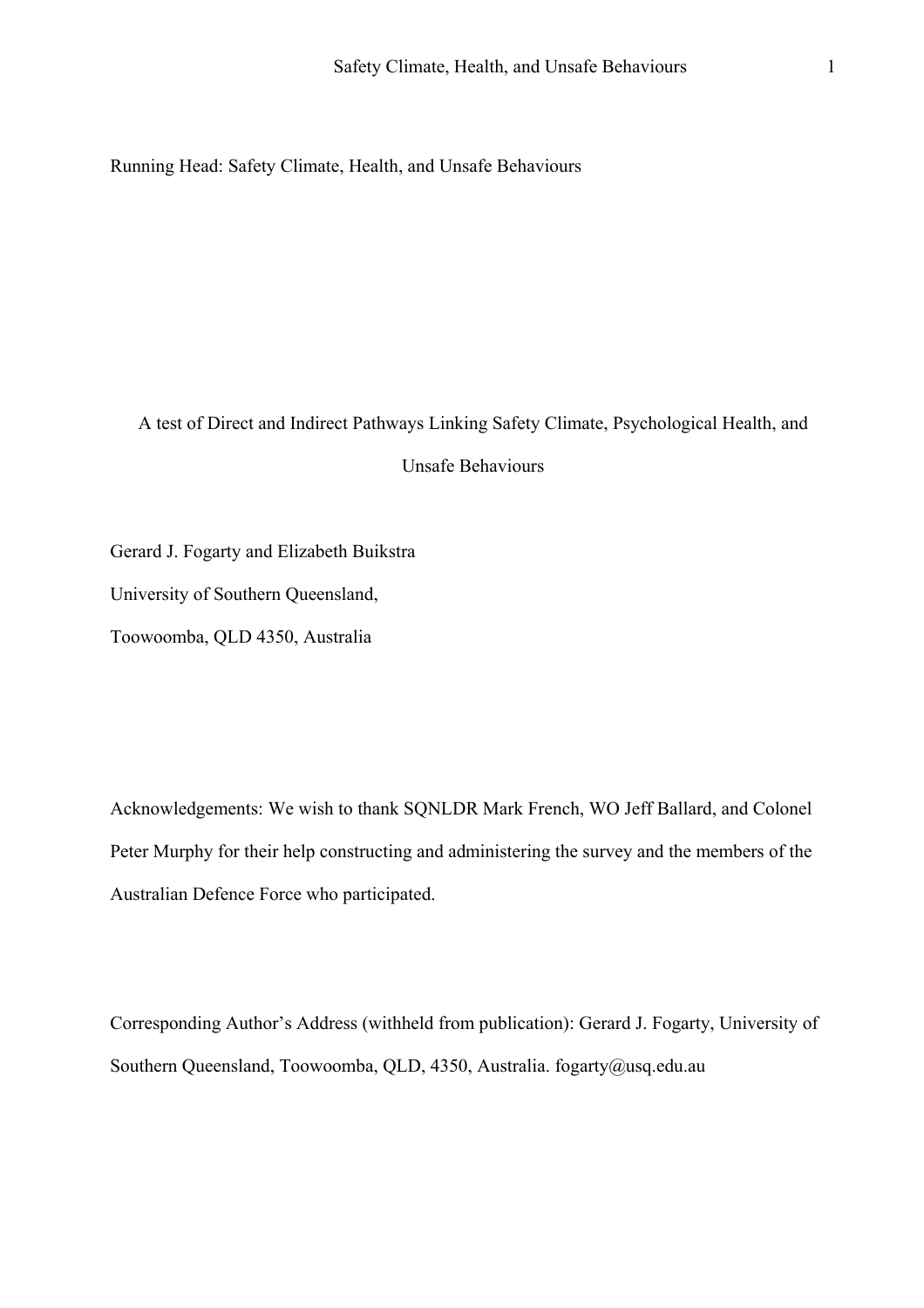## Abstract

This study examined the relationship between workplace safety climate factors, individual psychological health factors, and self-reported errors and violation behaviours. The aim was to test hypotheses about different causal pathways for errors and procedural violations. A total of 308 aviation maintenance engineers completed a self-report questionnaire developed for this study. A structural model depicting workplace violations and psychological health acting as mediators between safety climate and errors was tested using structural equation modelling. The model fitted the data with safety climate accounting for 63% of the variance in violations and 52% of the variance in psychological health. Violations and psychological health combined to predict 58% of the variance in errors. The study demonstrates the importance of including both organizational and individual level variables to assess the safety status of an organization through the use of expanded safety climate surveys.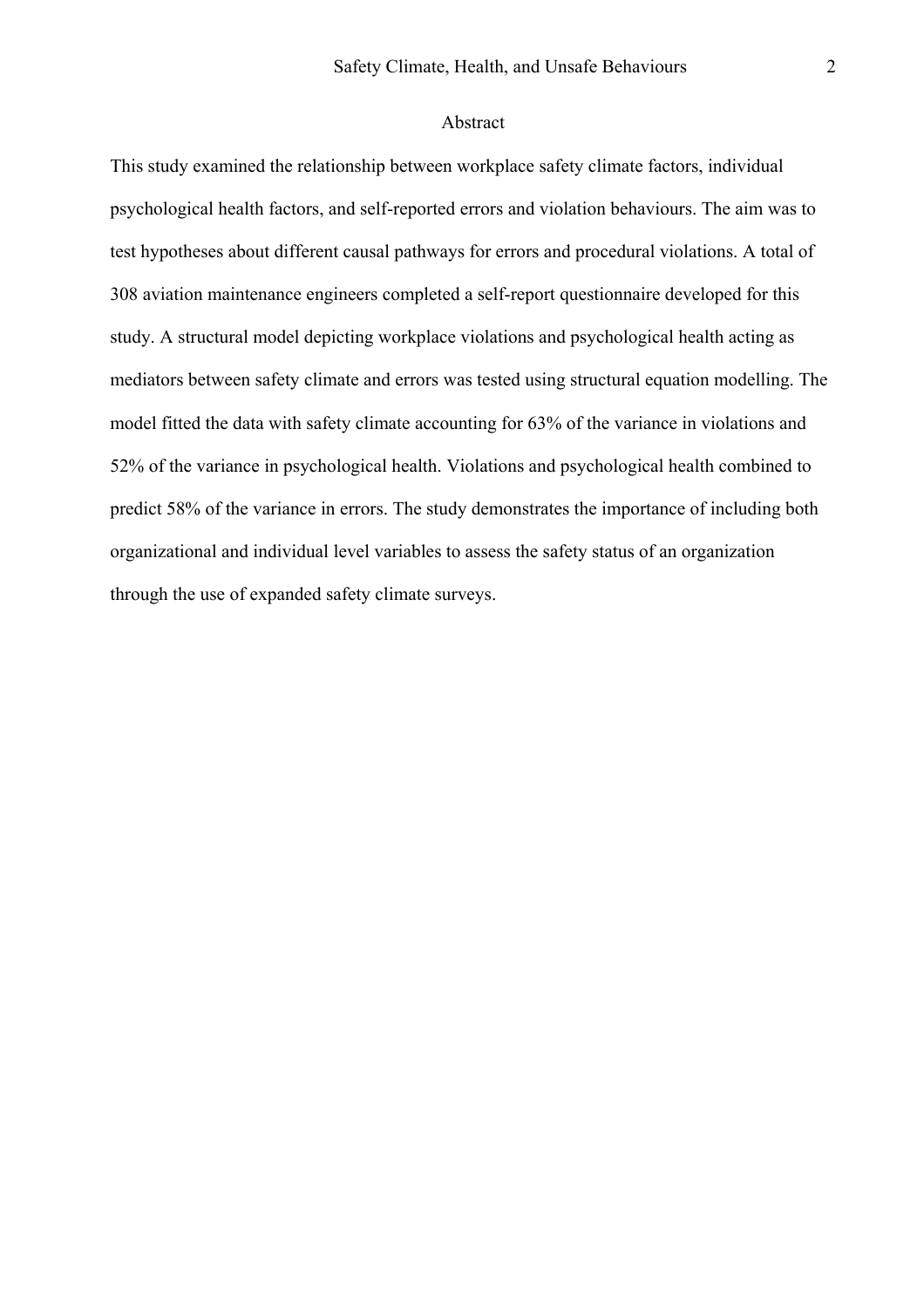# A test of Direct and Indirect Pathways Linking Safety Climate, Psychological Health, and Unsafe Behaviours

The concept of everyday cognitive failings was first introduced in the late 1800s by William James (1890) but sustained scientific interest in the concept had to await the advent of complex industrial technologies that stretched workers to their physical and mental limits. Highrisk organizations such as offshore oil, nuclear power, chemical processing plants and aviation are unforgiving environments where errors can have devastating consequences. Growing concern about the cause of errors has led researchers to consider the impact of constructs such as safety climate, attitudes, social norms, stress, and cognition on safety behaviours such as errors and violations. However, much of this research is piecemeal. What is needed in the literature are studies that bring together these constructs in structural models that can be tested, thus providing empirical support for what are sometimes no more than descriptive models of error causation. The present study used structural equation modelling to test models of the direct and indirect effects of safety climate factors and individual psychological health on self-reported errors and violations in aviation maintenance. In the sections that follow, we trace the development of theory in this area of safety research before describing the development of a model that posits different causal pathways for errors and violations.

A group of researchers working mainly in the offshore oil industry (Fleming, Flin, Mearns, & Gordon, 1998; Mearns & Flin, 1999; Mearns, Flin, Gordon, & Fleming, 2001) modelled the accident causation process using Structural Equation Modelling (SEM). They hypothesised that people's perceptions of various organizational processes and practices – what is now called "safety climate" - influence the state of safety in the organization and that these perceptions can be captured using self-report questionnaires. Studies of safety climate by Flin and her colleagues shed some light on the potential contributors to accidents, with climate measures capturing up to 50% of the variance in safety outcomes.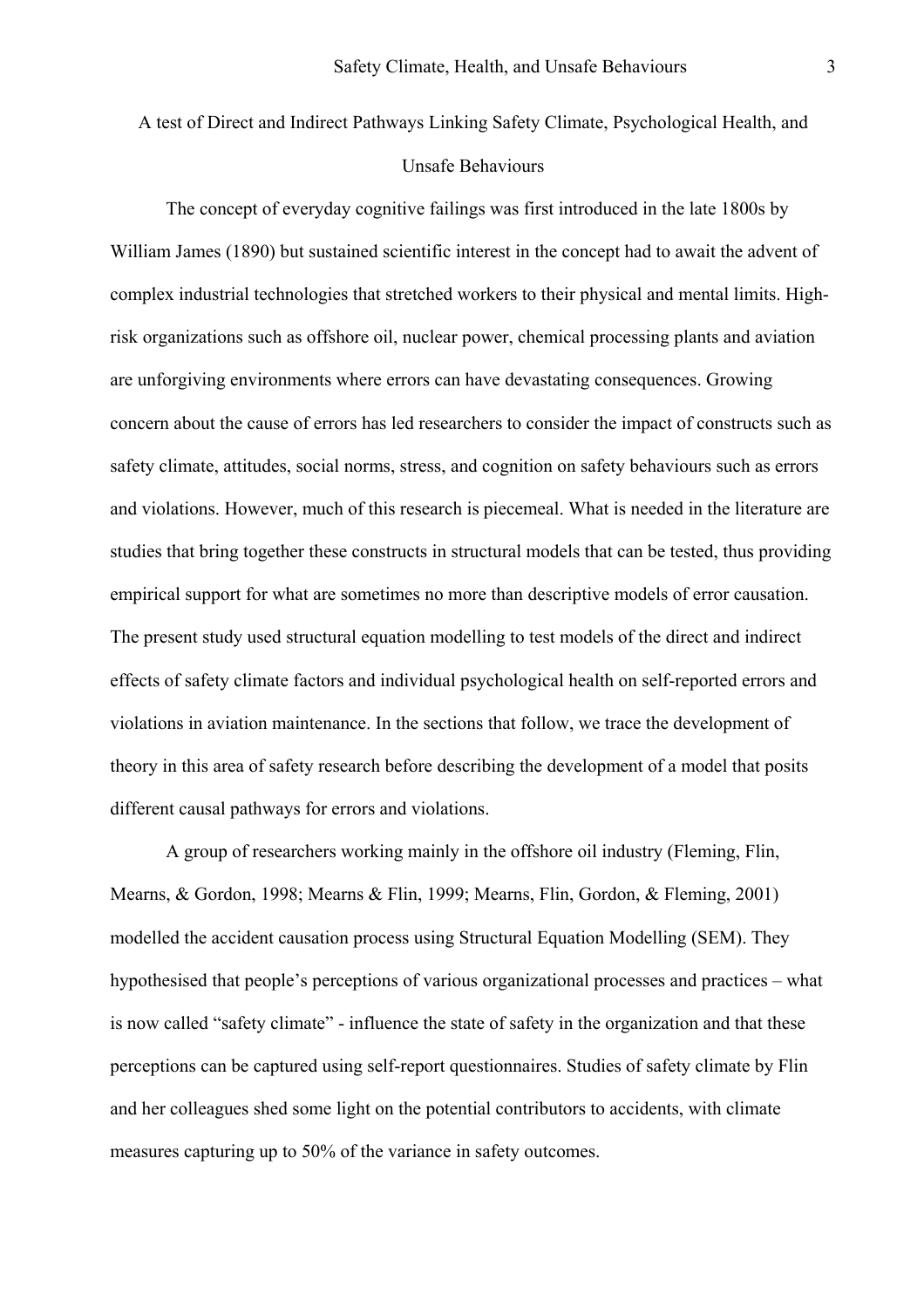These findings have been replicated in other industries and it is now accepted that safety climate measures can help to predict safety behaviours (Clark, 2006; Johnson, 2007). These findings appear to hold, whether the dependent variable is a self-reported measure of safety behaviour or actual measures of safety outcomes (e.g., Zohar, 2000; Cooper & Phillips, 2004; Johnson, 2007). Researchers in this area have therefore begun to pursue other lines of enquiry. One very active line of enquiry concerns the refinement of measurement instruments with which to capture the essential elements of safety climate and there are now many well-validated instruments from which to choose (e.g., Seo, Torabi, Blair, & Ellis, 2004; Silva, Lima, & Baptista, 2004; Evans, Glenda, & Creed, 2007).

A second line of enquiry aims to establish the mechanisms by which climate influences safety behaviours. Working within this tradition, Fogarty (2004) employed a safety climate approach to assist in the development of a model to explain morale, psychological health, turnover intentions, and error in the aviation maintenance environment. An instrument called the Maintenance Environment Survey (MES) was constructed and administered to 240 personnel responsible for maintenance of a large military helicopter fleet. The structural model predicted 45% of the variance in psychological health, 67% of the variance in morale, 27% of the variance in turnover intentions, and 44% of the variance in self-reported maintenance errors. In a followup study, Fogarty (2005) administered a revised version of the MES to 150 aviation maintenance personnel to test the fit of a model in which the effect of safety climate on errors was partially mediated by individual level factors, such as psychological strain. He found support for the model and argued that in the efforts to secure better safety outcomes, a dual focus should be maintained on organizational and individual level variables.

Within this same tradition, other researchers have taken a broader approach. Neal and Griffin (2006) used a longitudinal design to explore the role of safety motivation as a potential mediator of the safety climate-safety behaviour relationship. They reaffirmed the connection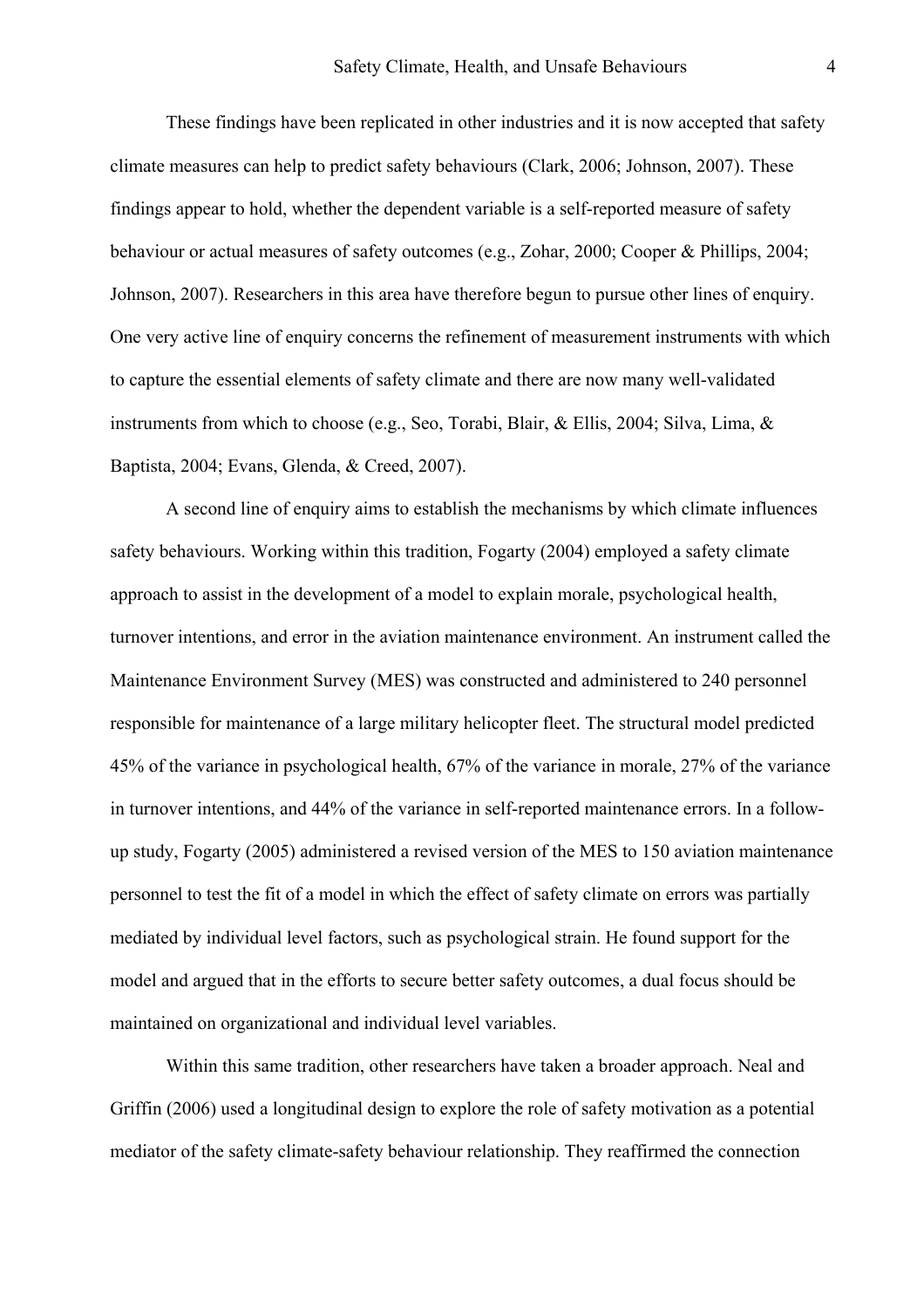between climate and behaviour but warned that it takes time for positive changes in safety climate and safety motivation to manifest themselves in lower accident rates. Among the recommendations flowing from their study was that researchers not treat safety behaviour as a unidimensional construct. They identified safety compliance and safety participation as examples of distinct constructs that are usually not separated in studies of safety outcomes. The present study adopts that same view, arguing that errors and violations are distinct safety outcomes that need to be treated differently.

#### *The Current Study*

Dekker (2003) noted that in modern usage error can mean three things: 1) error as the cause of failure (e.g., proficiency); 2) error as the failure itself (e.g., wrong decision); and 3) error as process, as an intentional departure from some kind of standard. Not distinguishing between these different possible definitions of error is a problem. To reduce this conceptual confusion, we propose that this third category of errors be labelled violations, a term already used by many researchers in this area. It is further proposed that errors and violations have different causes and that the distinction is therefore not simply a matter of nomenclature. In a broad sense, it has been said that errors tend to result from cognitive, social and organizational factors, and violations tend to result from attitudinal, social and organizational factors (e.g., Reason, 1995; Reason, 1997; Sutcliffe & Rugg, 1998). The proposition that errors and violations have different aetiologies is therefore not new, but it is often overlooked. Furthermore, the empirical evidence supporting this intuitive link is weak because most studies have focused on either errors (Fogarty, 2004, 2005) or violations (e.g., Lawton, Parker, Stradling, & Manstead, 1997; Mearns et al., 2001; Mearns, Whitaker & Flin, 2003). There is a need for studies that include both variables, linking them in a hypothetical nomological net that can be tested using SEM techniques.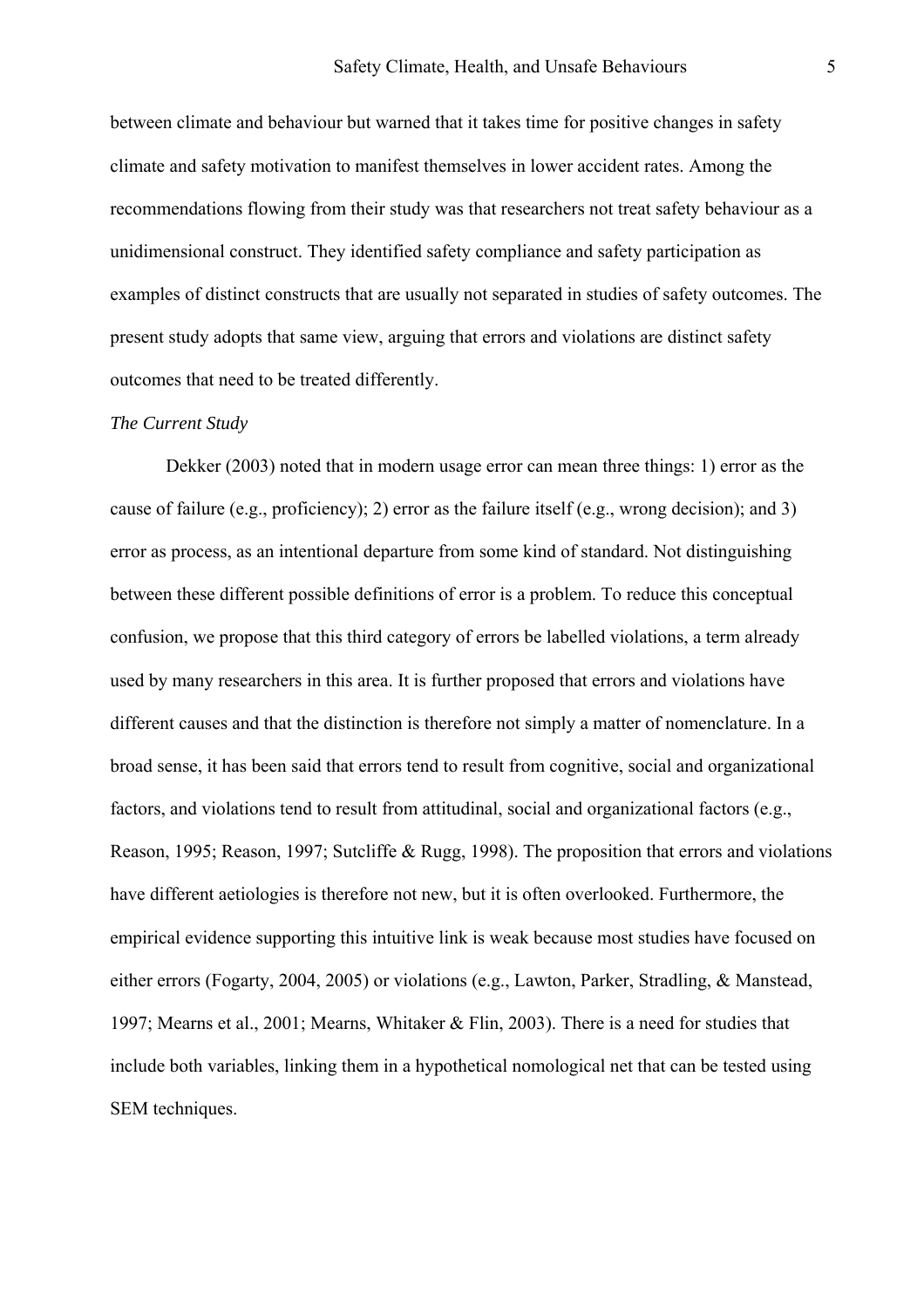The measurement part of the model comprised four elements: indicators for Safety Climate, Psychological Health, Violations, and Errors. The structural part of the model comprised the hypothesised linkages between these four dimensions. Figure 1 shows the full model.

------------------------------------

Insert Figure 1 about here

------------------------------------

In Figure 1, Safety Climate is represented by the reflective indicators Management Support, Commitment to Safety, Management's Awareness of Violations, Communication Effectiveness, Access to Resources, Training, and Workload. Fatigue, Strain and GHQ are reflective indicators of the underlying construct called Psychological Health. Error Causes, Error Types, and Mistakes are reflective indicators of the construct Errors. Violation Attitude and Violation Behaviour are reflective indicators of a construct called Violations. Because most of the scales used in the present study were adapted from those already reported and validated in the literature, they were expected to define their hypothesised underlying dimensions.

The first part of the structural model comprises the direct link between Safety Climate and Psychological Health and a further direct link to Errors, thus modelling the indirect linkage between Safety Climate and Errors noted by Fogarty (2004, 2005). The second element in the structural model comprises the direct link between Safety Climate and Violations and a further direct link to Errors. In support of the first of these links, Helmreich (2000) suggested that violations can stem from a culture of non-compliance, perceptions of invulnerability, or poor procedures. He also reported that over half the "errors" observed in a line audit safety operations (LOSA) exercise were due to violations and that those who violated procedures were more likely to commit other types of errors. Mearns et al. (2001) found pressure for production and work pressure explained 58% of the variance in a construct they labelled Safety Behaviours, with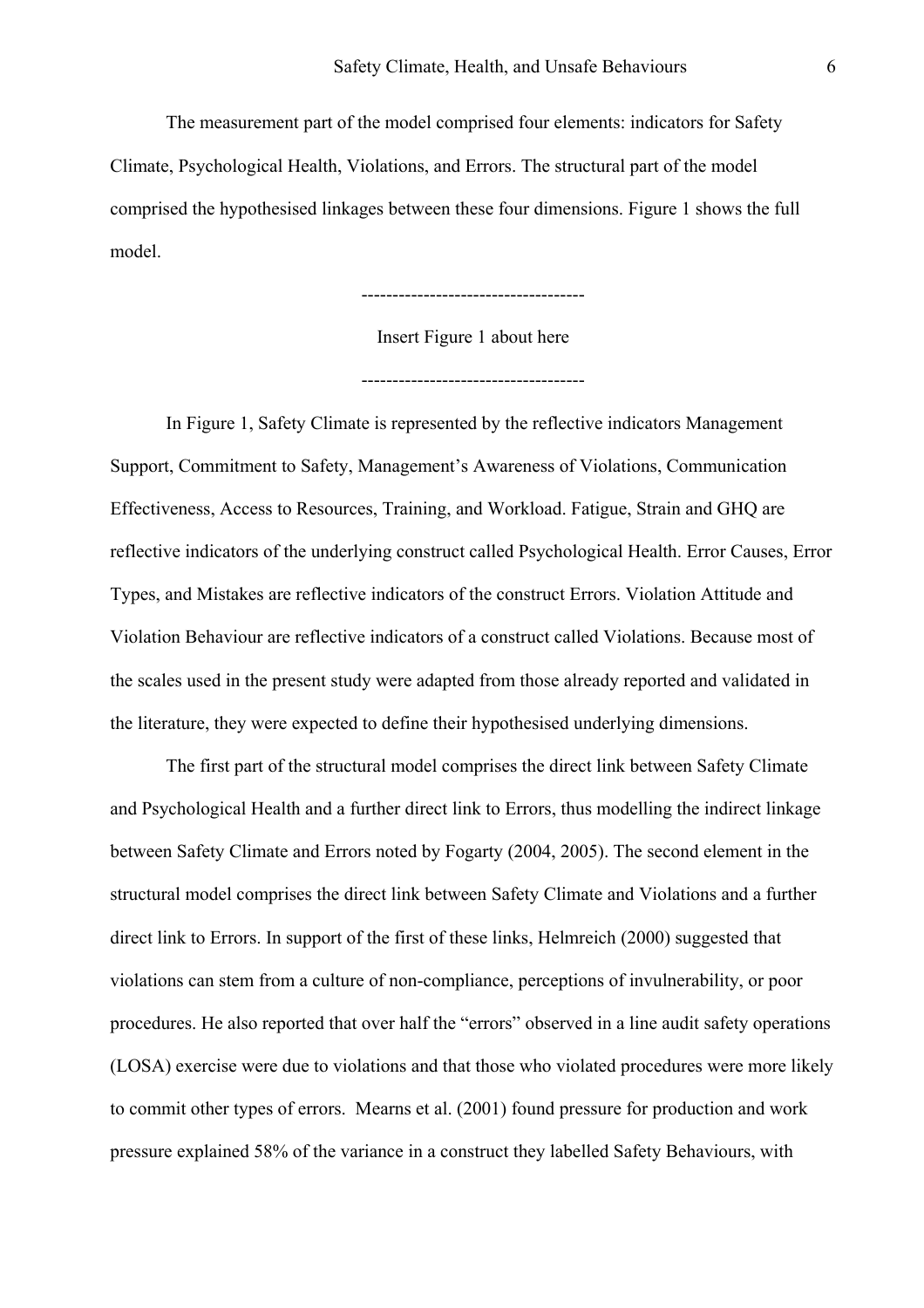pressure for production being the main contributor. Scales measuring violations often appear in the literature as safety behavior scales, so this finding supports the direct link between Safety Climate and Violations. Other researchers have confirmed this link (e.g., Neal, Griffin, & Hart, 2000; Oliver, Cheyne, Tomás, & Cox, 2002; Rundmo, 2000; Rundmo et al., 1998). The final link, that between Violations and Errors, is strongly supported by the literature where various researchers have shown that procedural violations are the best predictors of accident involvement (Hofmann & Stetzer, 1996; Lawton, Parker, Stradling, & Manstead, 1997; Lawton & Parker, 1998; Meadows, Stradling, & Lawson, 1998; Mearns et al., 2001).

We labelled this Model 1, the fully mediated model. Two competing models were also tested. Reason (1997) proposed that unsafe acts are caused by workplace conditions (safety climate factors) such as inadequate tools and equipment, undue time pressure, insufficient training, under-staffing, poor supervisor-worker ratios, and unworkable procedures. Therefore Model 2 differed from Model 1 in that it included an additional pathway from Safety Climate to Errors. We called this the partially mediated mode.. Model 3 was also a minor variation of Model 1 with a pathway fitted between Psychological Health and Violations to test whether the previously-noted direct effects of health on errors (Fogarty, 2004, 2005) extends to other forms of safety behaviours.

## Method

## *Participants*

A total of 308 maintenance personnel from the Australian Defence Force (ADF) were involved in the study. Of the personnel who completed the survey,  $33.7\%$  (N = 105) were from the Army, 27.6% ( $N = 86$ ) from the Navy, and 37.2% ( $N = 116$ ) from the Air Force.

## *The Survey Instrument*

The Australian Defence Force (ADF) Flying Safety in Maintenance Climate Survey was developed for the present study in conjunction with subject matter experts from the ADF. The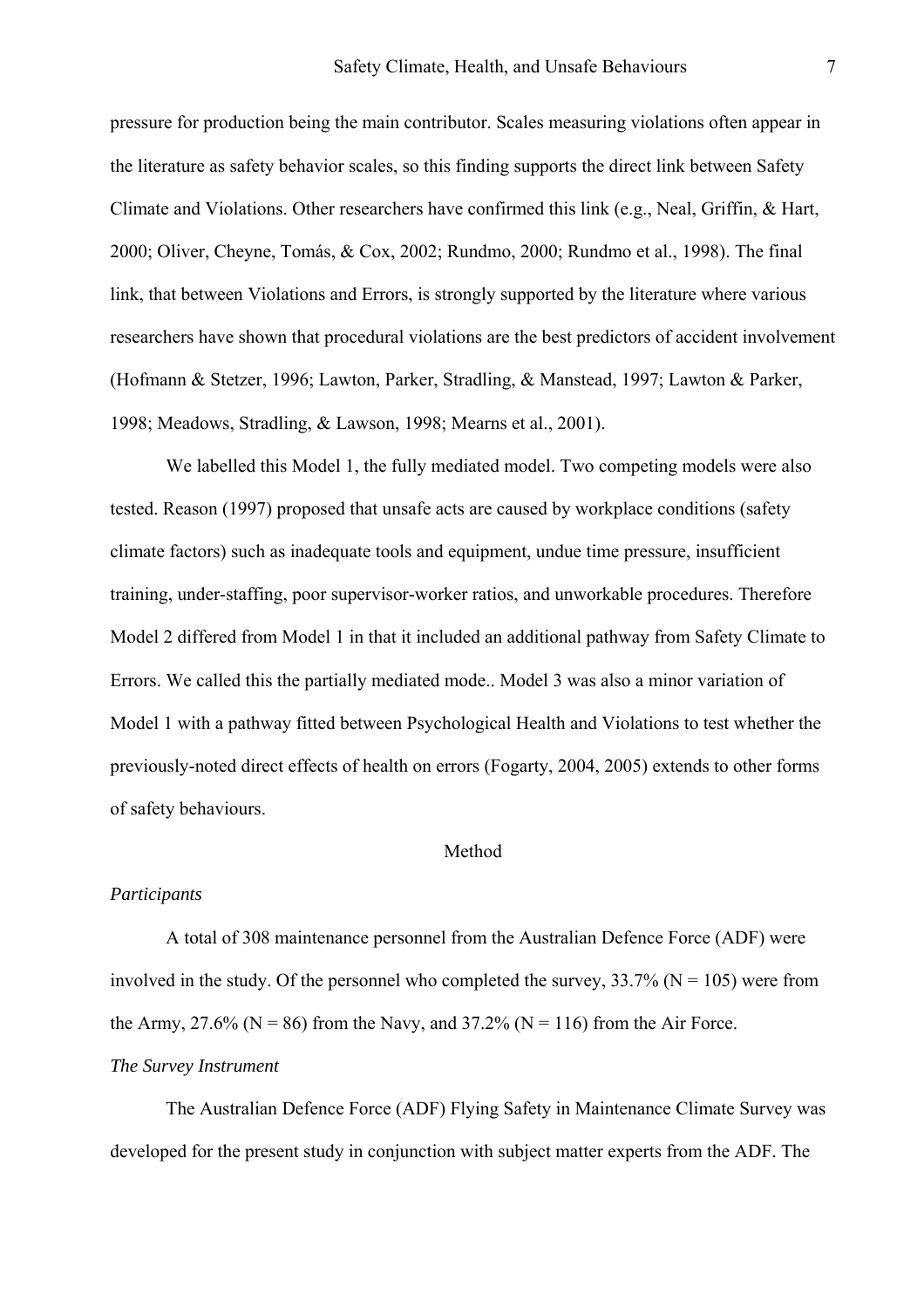survey was divided into eight sections: (a) Background Information, (b) Flying Safety, (c) Workplace Flying Safety, (d) Working Procedures and Practices, (e) Reporting Procedures and Practices, (f) Training and Resources, (g) Other Issues and (h) General Health. Some sections of the survey were of interest to the Directorate of Flying Safety but not to the authors. The subscales described below are those relevant to the current study.

There were seven subscales in the Safety Climate section of the survey: 1) management support (Mgntsup) where three items measured how often management listened to safety concerns from subordinates such as supervisors and tradesmen (e.g., Managers listen to concerns from tradesmen/supervisors and react appropriately); 2) safety commitment (Safecomm) where four items assessed how committed the organization, management, and colleagues were to safety (e.g., The ADF is committed to flying safety); 3) management's awareness of conditions affecting safety (Mgntawar) where three items assessed management's awareness of workplace pressure and resulting shortcuts (e.g., Managers are aware that the pressure placed on supervisors makes it necessary to take shortcuts/risks to achieve the task); 4) communication effectiveness (Commeff) where three items measured the extent to which management was successful in communicating safety issues to subordinates (e.g., Management communicates issues effectively to tradespersons); 5) access to resources (Resacc) where four items assessed the availability of various resources such as personal protective equipment, manuals, equipment, and tools (e.g., I have access to all the tools that I need for my work); 6) training standards (Train) where seven items were used to assess the adequacy of training, including on-the-job training, trade skills, systems knowledge and formal training (e.g., The trade skills of junior personnel are adequate); 7) Workload (Workload), which was assessed using five items that rated the complexity of task performance (e.g., I undertake tasks concurrently to get the job done).

The Safety Climate items mostly employed 5-point ratings that ranged from 1 (strongly disagree) to 5 (strongly agree). Resources, Workload, and Management Support were rated on a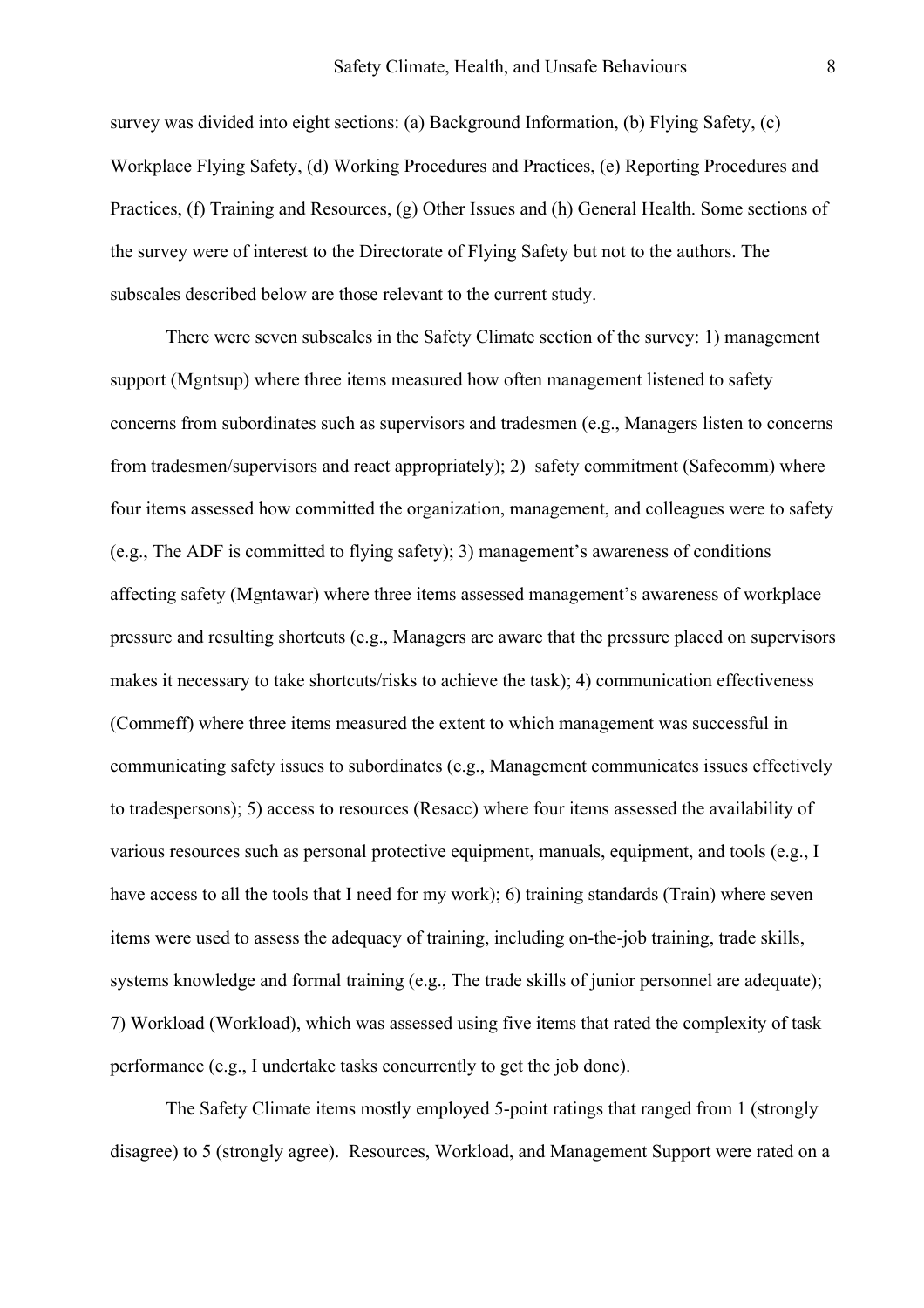5-point scale that ranged from 1 (always) to 5 (never). Scores were recoded so that higher scores indicating a higher level of resources, workload and management support.

After the climate section, three subscales were used to measure the latent construct Psychological Health. The first of these was an abbreviated version of the strain scale used in Fogarty (2004, 2005). It comprised five items (e.g., How often do you feel stressed at work because of the job itself?). Four items were included to measure fatigue (e.g., How often do you feel fatigued at work because of the working hours?). Response options for both the strain and fatigue subscales ranged from 1 (never) to 5 (always). The third subscale was the 12-item version of the General Health Questionnaire (GHQ: Goldberg and Williams, 1988). The GHQ explores several aspects of psychological health and has been used as a measure of job-related strain (Parkes, 1992; Payne, Wall, Borrill, & Carter, 1999). Participants were required to respond to a number of statements regarding the state of their psychological health: anxiety and insomnia (e.g., Lost much sleep over worry?); social dysfunction (e.g., Have you felt that you are playing a useful part in things?); and severe depression (e.g., Been thinking of yourself as a worthless person?). Scores on this variable were recoded so that higher scores indicated better psychological health.

The next section of the survey instrument used two subscales to measure procedural violations. In the first of these (Violbeh), comprising five items, respondents indicated how frequently they engaged in unsafe behaviours (e.g., I will temporarily disconnect or remove a part to make a job easier, but not document the disconnection/removal). Possible responses ranged from 1 (always) to 5 (never). The second subscale (Violatt), comprising four items, tapped willingness to violate rules and procedures (e.g., I am prepared to take risks, other than those inherent in my job, to get a task done). Violatt employed a 5-point Likert scale that ranged from 1 (strongly disagree) to 5 (strongly agree). For both of these subscales, scores were recoded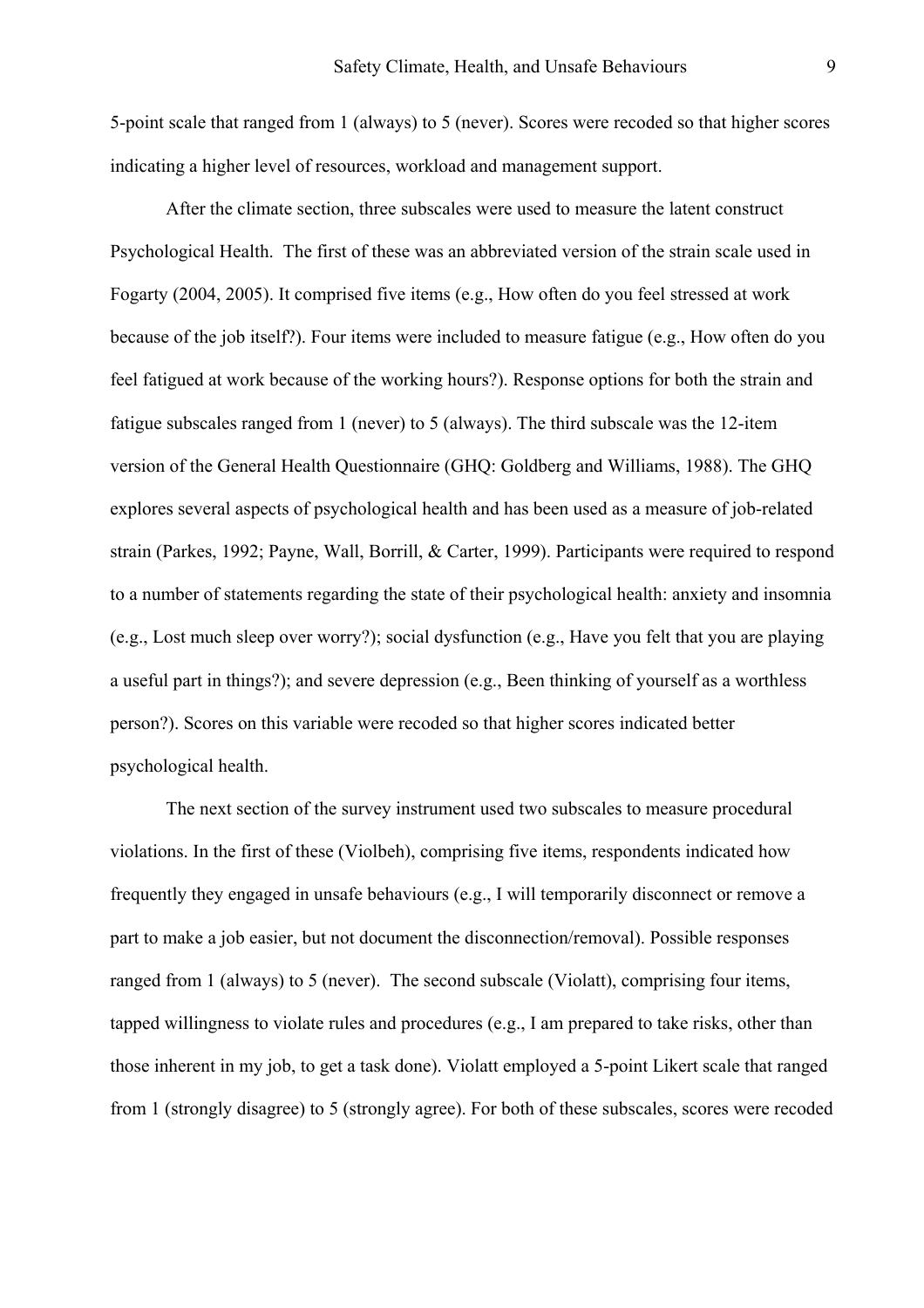so that higher scores denoted a higher occurrence of violations or a greater willingness to engage in procedural violations.

In the final section of the survey, items from the Maintenance Environment Scale (MES: Fogarty, 2004) and the 48-item aircraft maintenance checklist developed by Hobbs and Williamson (2000) were used to form three marker variables for the latent construct, Errors. The first subscale (Errtype, 10 items), asked respondents to indicate how often they made different types of errors (e.g., I have missed out steps in maintenance tasks). In the second subscale (Errcaus, 10 items), respondents were required to indicate how often they had made errors because of different background factors (e.g., I make errors because of lack of concentration). In the third subscale (Mistakes, 4 items), respondents indicated how often they made mistakes due to training deficiencies (e.g., I make mistakes because my systems knowledge is lacking). Ratings for all subscales were made on a 5-point scale ranging from 1 (always) to 5 (never). Scores were recoded so that higher scores represented the occurrence of more errors and mistakes.

For all subscales, the dependent variable was the mean response for the subscale, that is, the total score divided by the number of items.

## *Procedure*

The survey was administered to participant groups by serving members of the ADF Directorate of Flying Safety. Maintenance workers, maintenance officers, and personnel indirectly related to maintenance work were asked to participate in this study. The surveys were completed in group sessions lasting from 30 to 45 minutes and were then mailed to the university research team.

## *Statistical Analyses*

The competing structural equation models were proposed and tested using the AMOS 4.0 (Arbuckle, 1999) program. Model fit was assessed using Chi Square  $(\chi^2)$ , the Chi Square to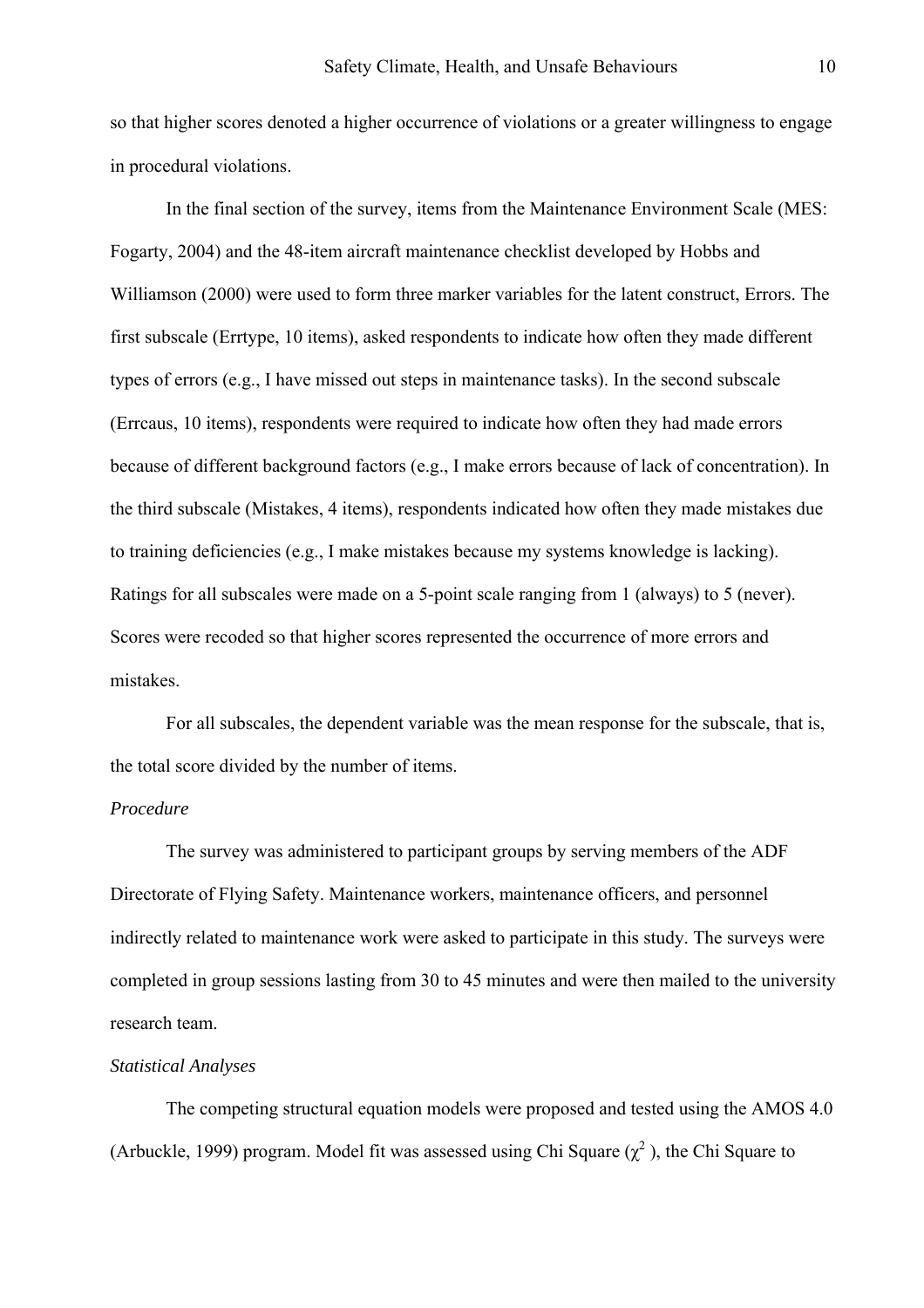degrees of freedom ratio ( $\chi^2$ /df), the Tucker-Lewis Index (TLI), the comparative fit index (CFI), and the root-mean-square error of approximation (RMSEA).

#### Results

 A small number of missing values were replaced using the expectation-maximisation (EM) algorithm (Roth, 1994) in SPSS version 10.0. Following data screening, descriptive statistics were compiled to ascertain the spread of scores on the indicator variables. The means and standard deviations show a reasonable spread of scores. Additional normality checks (not reported) showed positive skewness on safety commitment (Safecomm), access to resources (Resacc), and the two measures of violation behaviours. GHQ scores were negatively skewed. These outcomes were not surprising and the degree of skewness was not judged to be problematic for the multivariate analyses to follow. With the exception of the training subscale, the internal consistency reliability estimates (Cronbach's alpha) for all variables were above .70, and most were above .80.

The main aim of the study was to test the conceptual model shown in Figure 1 and to compare fit indices with those obtained for two competing models. These fit indices for these three models are summarised in Table 1.

------------------------------------

Insert Table 1 about here

------------------------------------

The fit indices for all three models were indistinguishable in terms of their fit to the data and were either on the borderline or within commonly recommended cut-off values for these fit indices. Model 1, the fully mediated model, gave a slightly more parsimonious account of the data, however, so we selected it as our preferred model. The full measurement and structural model, with parameter estimates, is shown in Figure 2.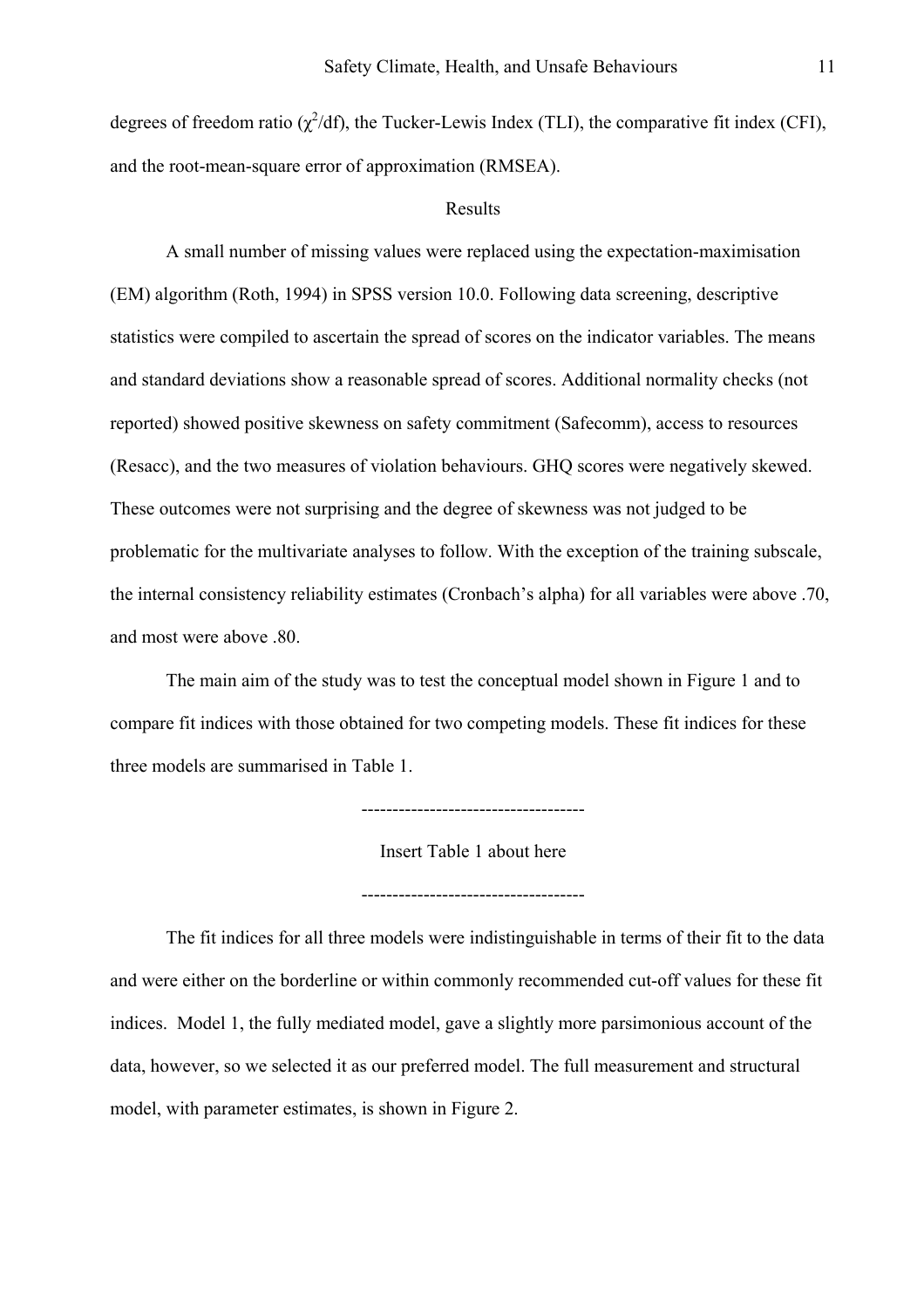------------------------------------

Insert Figure 2 about here

------------------------------------

All pathways shown in the model were significant. The model accounted for 51% of the variance in Psychological Health, 61% of the variance in Violations, and 58% of the variance in Errors. As well as the direct effects, there was a significant indirect effect of Safety Climate on Errors ( $b = .65$ ,  $p < .01$ ).

## **Discussion**

The aim of this study was to validate and extend existing models of organizational and individual factors in the prediction of unsafe acts. The study brought together the key outcome variables of errors and violations and related these to organizational and individual factors in a model which described the direct and indirect effects of safety climate and individual psychological health on self-reported errors and violations. The outcomes support the claims of other researchers that safety climate directly influences violations (e.g., Oliver et al., 2002; Rundmo, 2000; Rundmo et al., 1998), and that individual health directly influences the frequency of errors (Fogarty, 2004, 2005). Specifically, a large amount of the variance in violations (63%) can be explained by the safety climate of the organization and a large amount of the variance in errors (58%) can be explained by the combined effects of safety climate and psychological health. This study has supported the proposition that errors and violations have different psychological antecedents.

These findings are important to safety practitioners, particularly in the aviation industry. Hudson (2007) has written a very useful road map for implementing a safety culture in an organization. Towards the end of the paper, he warns academics against the dangers of continuing to refine measurement instruments instead of looking at how the instruments are used and what he calls coming "down from the trees" (p. 719) and engaging with industry. At the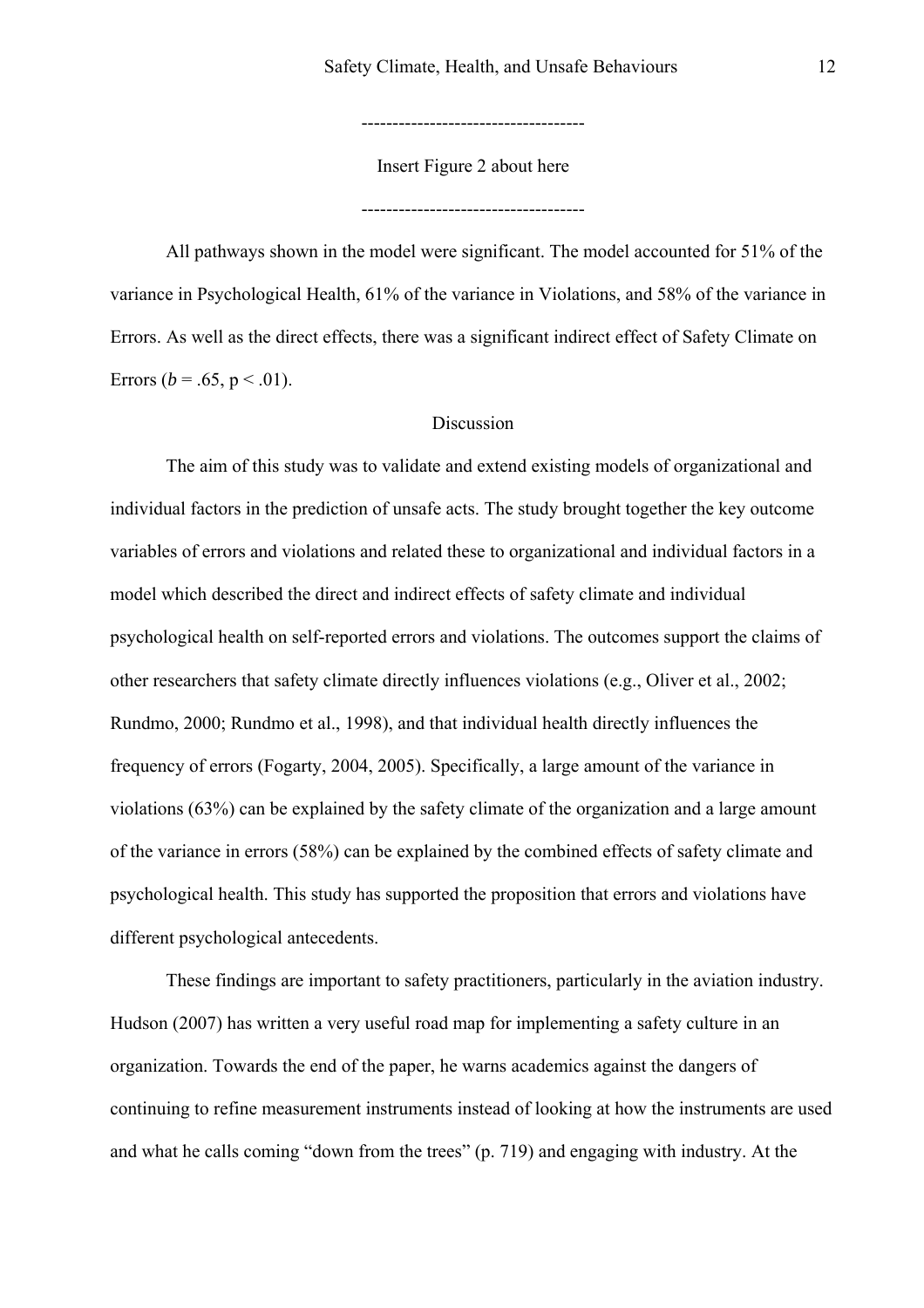same time, he emphasises the importance to industry of having well-founded empirically justified theories. We would like to think that our focus in this study on breaking down safety problem behaviours into two easily-recognised components and showing that they have different aetiologies places us near to the bottom of the tree. A one-size-fits-all approach to safety behaviours might well prove effective but it will be highly inefficient. Attempts to reduce intentional and unintentional unsafe acts should be aimed at both individual and organizational levels, with an understanding of the different origins of errors and violations.

Whilst these findings replicate earlier research on errors and break new ground by considering errors and violations together, we should point out that the methodological shortcomings in this study. Firstly, using cross-sectional methodology is an evidently weak approach to causality (MacCallum & Austin, 2000). The use of self-report measures for all variables is also problematic in that there is the possibility of method variance as the source of commonality among the variables. One global concern of studies that involve structural equation modelling is that conclusions are likely to be limited to the particular sample. In this study, a restricted sample was used, that is, military aviation maintenance, and results should be treated cautiously when generalising beyond this population as the military population may not be representative of the maintenance population in general.

Safety climate measures such as the ones used in these studies are very useful but they should be standardised so that the items and scales are basically the same across administrations, thus permitting the establishment of benchmarks on the various scales (Flin et al., 2000). The focus of the research up to this point has been the identification of key safety outcomes and defining the network of relationships among these variables and background climate variables. A further aim has to be the linking of self-report measures with actual performance outcomes, rather than simply using self-report as the basis of measurement operations. The low base rates of incidents and errors suggests that this research will involve higher level modeling, but it is our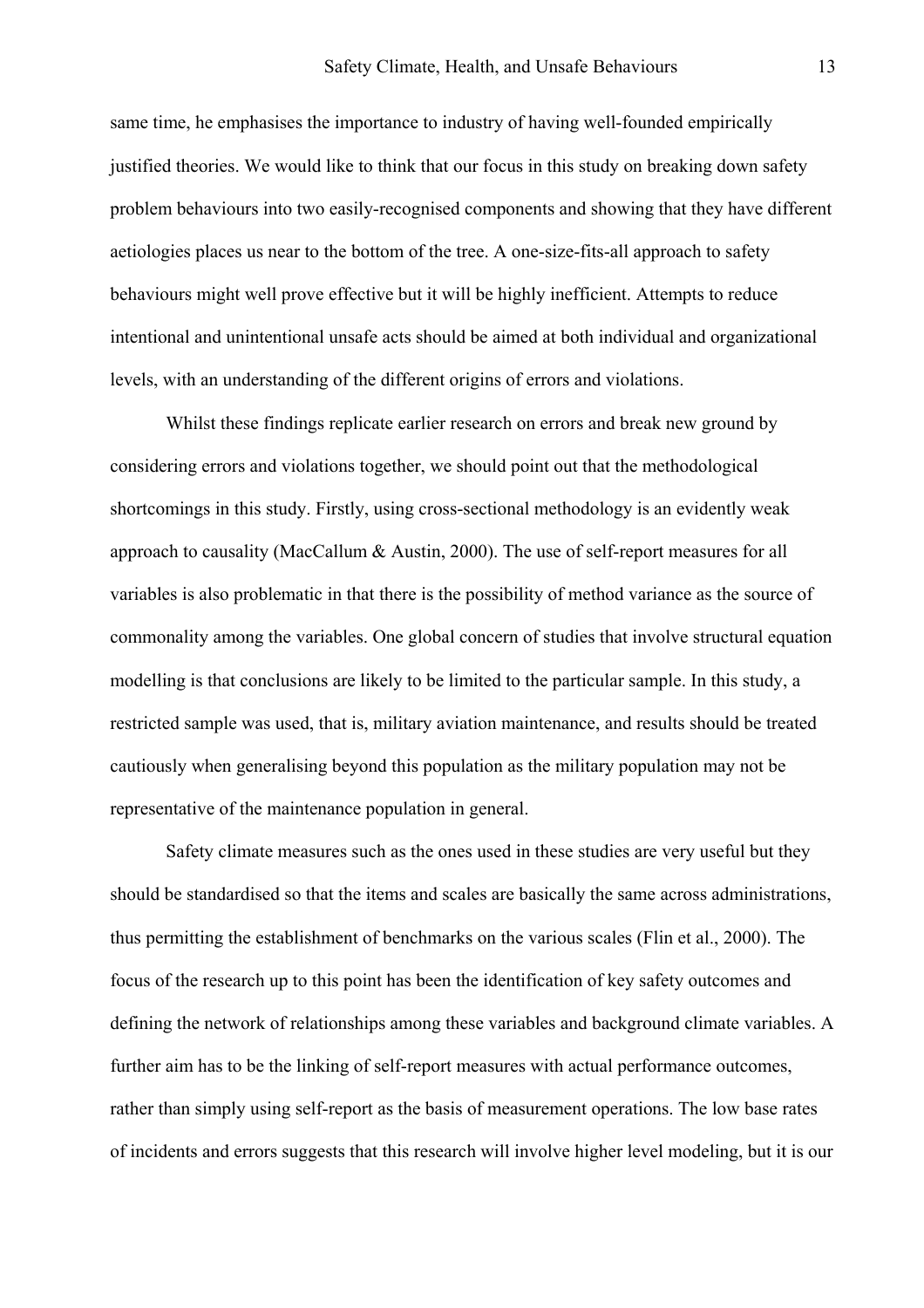expectation that the models developed to this point will prove useful in explaining safety data, whatever form it takes.

In conclusion, the safety literature tends to be dominated by discussions of error taxonomies and descriptive models of accident causation, such as the Reason (1997) model. We see these contributions as valuable but we also believe that they must be supported by empirical research. Structural equation modelling is a technique that can be used to test assumptions embedded in popular descriptions of accident causation. This study has developed and validated a model that encompasses a number of organizational, social and individual factors that predict a significant proportion of the variance in self-reported errors and violations. In ongoing studies, we are seeking to extend the model presented here to include incident reporting, another key psychological variable in the quest to achieve safer and more productive working environments. Safety will continue to be critical as complex high-risk industries, such as aviation, become more technologically-driven and complicated. Consequently, organizations will need to maintain a heightened awareness of safety, risk, and security.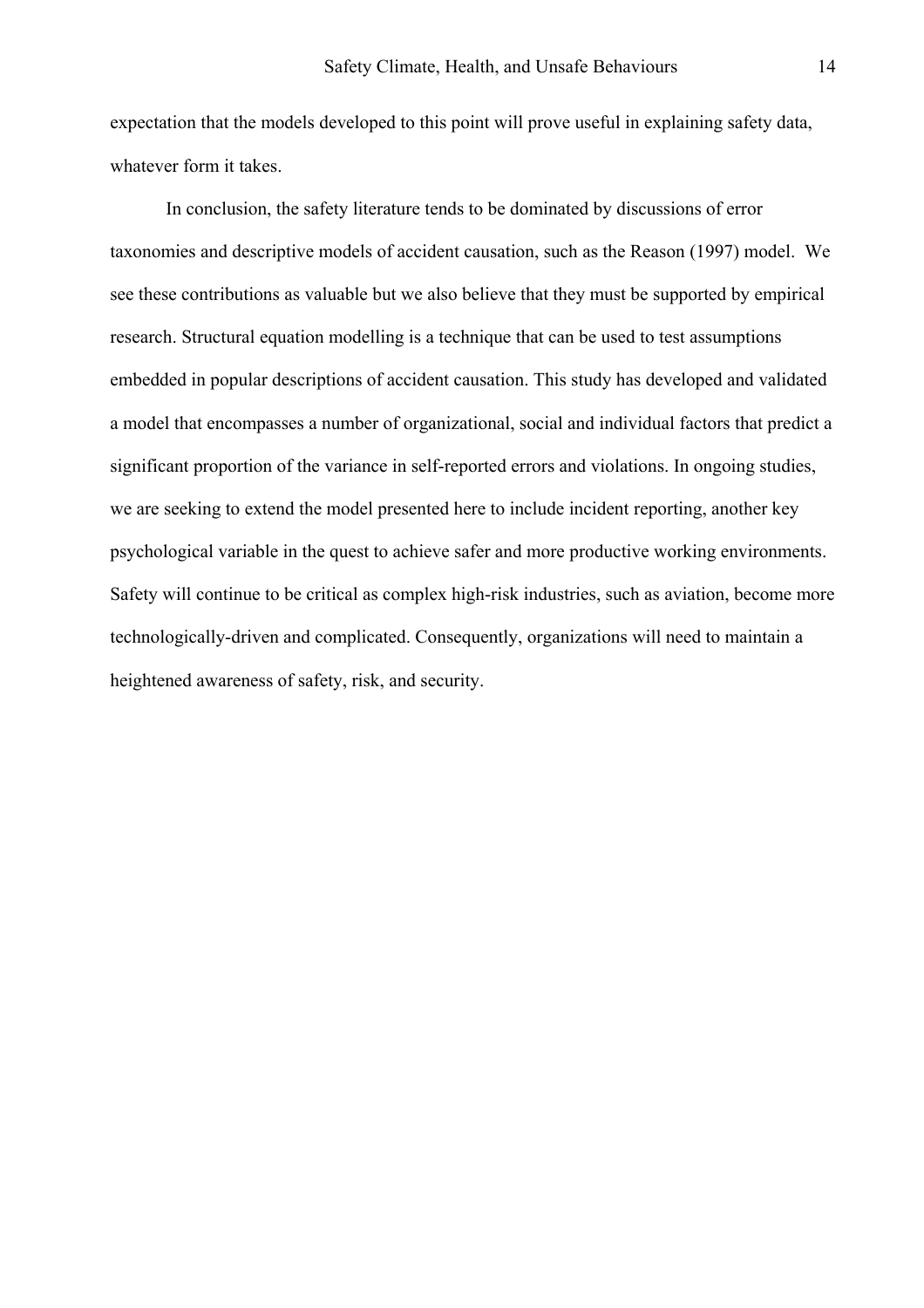## References

- Arbuckle, J. L. (1999). *Amos users' guide*. Version 4.0. Chicago, IL: SmallWaters Corporation.
- Clark, S. (2006). The relationship between safety climate and safety performance: A metaanalytic review. *Journal of Occupational Health Psychology, 11* (4), 315-327.
- Cooper, M.D., & Phillips, R. A. (2004). Exploratory analysis of the safety climate and safety behaviour relationship. *Journal of Safety Research, 35*, 497-512.
- Dekker, S. W. (2003). Illusions of explanation: A critical essay on error classification. *International Journal of Aviation Psychology, 13*(2), 95-106.
- Evans, B., Glendon, A. I., & Creed, P. A. (2007); Development and initial validation of an aviation safety climate scale. *Journal of Safety Research, 38*, 675-682.
- Fleming, M., Flin, R., Mearns, K., & Gordon, R. (1998). Risk perceptions of offshore workers on UK oil and gas platforms. *Risk Analysis, 18*(1), 103-110.
- Fogarty, G. (2004). The role of organizational and individual differences variables in aircraft maintenance performance. *International Journal of Applied Aviation Studies, 4* (3), 73- 90.
- Fogarty, G. (2005). Psychological strain mediates the impact of safety climate on maintenance errors. *International Journal of Applied Aviation Studies, 5* (1)*,* 53-63.
- Goldberg, D., & Williams, P. (1988). *A user's guide to the General Health Questionnaire*. Windsor, Berkshire: NFER-Nelson.
- Helmreich, R. L. (2000). On error management: Lessons from aviation. *British Medical Journal, 320*, 781-785.
- Hobbs, A., & Williamson, A. (2000). Aircraft Maintenance Safety Survey Results. Canberra: Department of Transport and Regional Services.
- Hofmann, D., & Stetzer, A. (1996). A cross-level investigation of factors influencing unsafe behaviours and accidents. *Personnel Psychology, 49* (2), 307-339.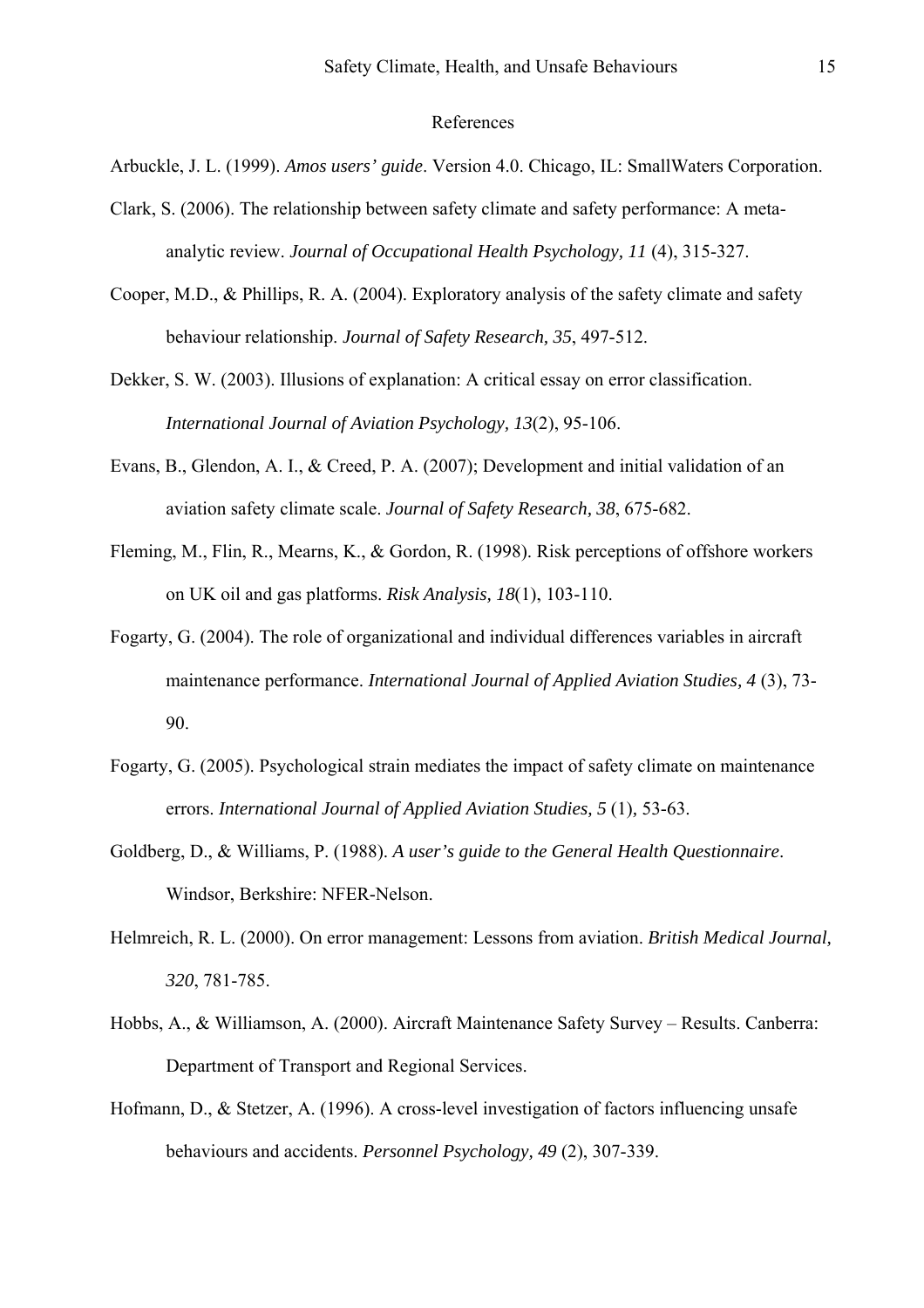- Hudson, P. (2007). Implementing a safety culture in a major multi-national. *Safety Science, 45*, 697-722.
- James, W. (1890). *The principles of psychology*. New York: Holt.
- Johnson, S. E. (2007). The predictive validity of safety climate. *Journal of Safety Research, 38*, 511-521.
- Lawton, R., & Parker, D. (1998). Individual Differences in Accident Liability: A review and integrative approach. *Human Factors, 40* (4), 655-671.
- Lawton, R., Parker, D., Stradling, S., & Manstead, A. (1997). Predicting road traffic accidents: The role of social deviance and violations. *British Journal of Psychology, 88*, 249-262.
- MacCallum, R. C., & Austin, J. T. (2000). Applications of structural equation Behaviour in psychological research. *Annual Review of Psychology, 51*, 201-226.
- Meadows, M. L., Stradling, S., & Lawson, S. (1998). The role of social deviance and violations in predicting road traffic accidents in a sample of young offenders. *British Journal of Psychology, 89*, 417-431.
- Mearns, K., & Flin, R. (1999). Assessing the state of organizational safety Culture or climate? *Current Psychology: Developmental, Learning, Personality, Social, 18* (1), 5-17.
- Mearns, K., Flin, R., Gordon, R., & Fleming, M. (2001). Human and organizational factors in offshore safety. *Work and Stress, 15* (2), 144-160.
- Mearns, K., Whitaker, S. M., & Flin, R. (2003). Safety climate, safety management practice and safety performance in offshore environments. *Safety Science, 41*, 641-680.
- Neal, A., Griffin, M. A., & Hart, P. M. (2000). The impact of organizational climate on safety climate and individual Behaviour. *Safety Science, 34*, 99-109.
- Neal, A., & Griffin, M.A. (2006). A study of the lagged relationships among safety climate, safety motivation, safety behaviour, and accidents at the individual and group levels. *Journal of Applied Psychology, 91* (4), 946-953.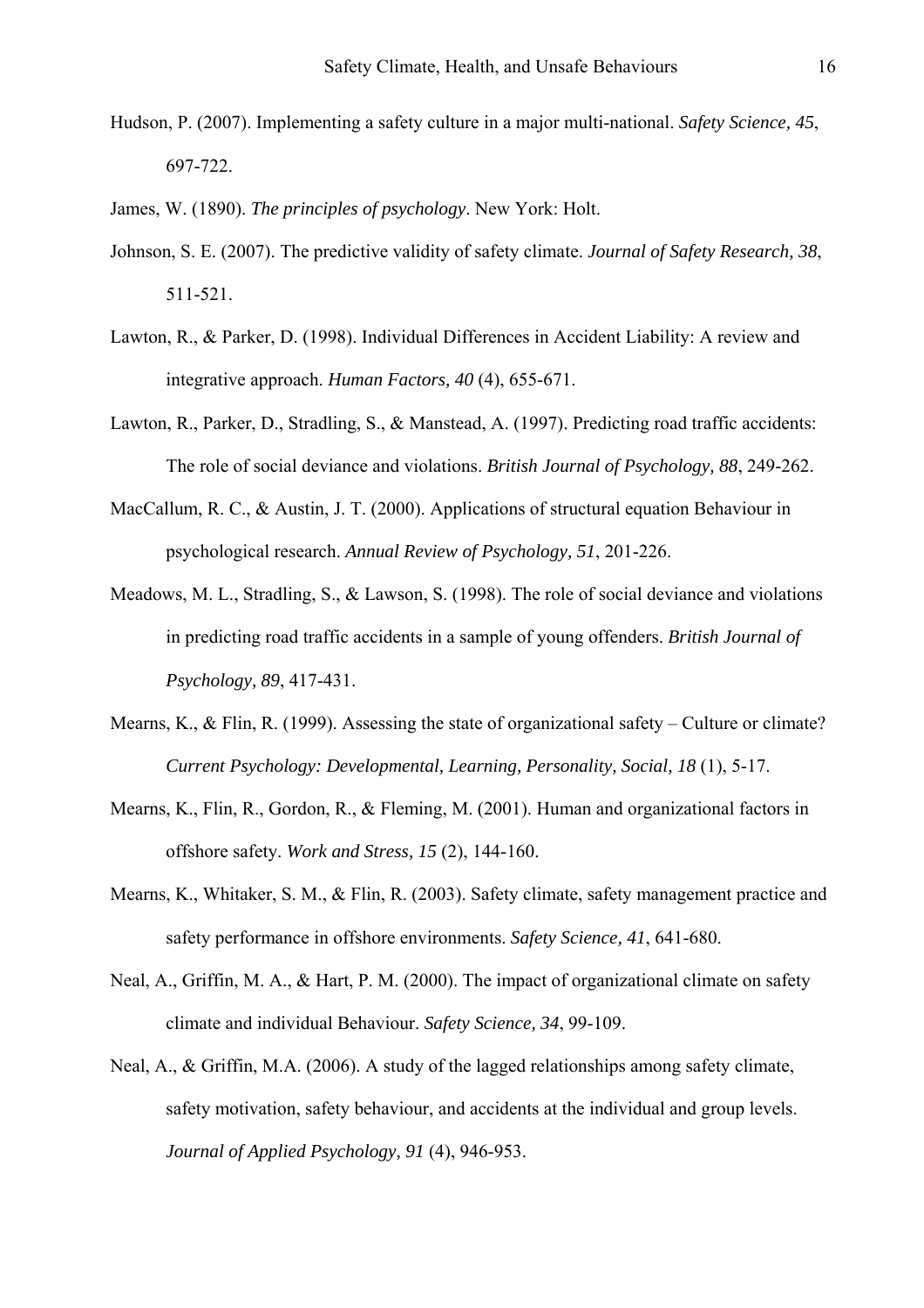- Oliver, A., Cheyne, A., Tomás, J. M., & Cox, S. (2002). The effects of organizational and individual factors on occupational accidents. *Journal of Occupational and Organizational Psychology, 75*, 473-488.
- Parkes, K. R. (1992). Mental health in the oil industry: A comparative study of onshore and offshore employees. *Psychological Medicine, 22*, 997-1009.
- Payne, R. L., Wall, T. D., Borrill, C., & Carter, A. (1999). Strain as a moderator of the relationship between work characteristics and work attitudes. *Journal of Occupational Health Psychology, 4*, 3-14.
- Reason, J. (1995). A systems approach to organizational error. *Ergonomics, 38* (8), 1708-1721.
- Reason, J. (1997). *Managing the Risks of Organizational Accidents*. Aldershot, Hampshire, England: Ashgate.
- Roth, P. L. (1994). Missing data: A conceptual review for applied psychologists. *Personnel Psychology, 47*, 537-560.
- Rundmo, T. (2000). Safety climate, attitudes and risk perception in Norsk Hydro. *Safety Science, 34*, 47-59.
- Rundmo, T., Hestad, H., & Ulleberg, P. (1998). Organisational factors, safety attitudes and workload among offshore oil personnel. *Safety Science, 29*, 75-87.
- Seo, D-C., Torabi, M.R., Blair, E.H., & Ellis, N.T. (2004). A cross-validation of safety climate scale using confirmatory factor analytic approach. *Journal of Safety Research, 35*, 427- 445.
- Silva, S., Lima, M.L., Baptista, C. (2004). OSCI: an organisational and safety climate inventory. *Safety Science, 42*, 205-220.
- Sutcliffe, A., & Rugg, G. (1998). A taxonomy of error types for failure analysis and risk assessment. International *Journal of Human-Computer Interaction, 10* (4), 381-405.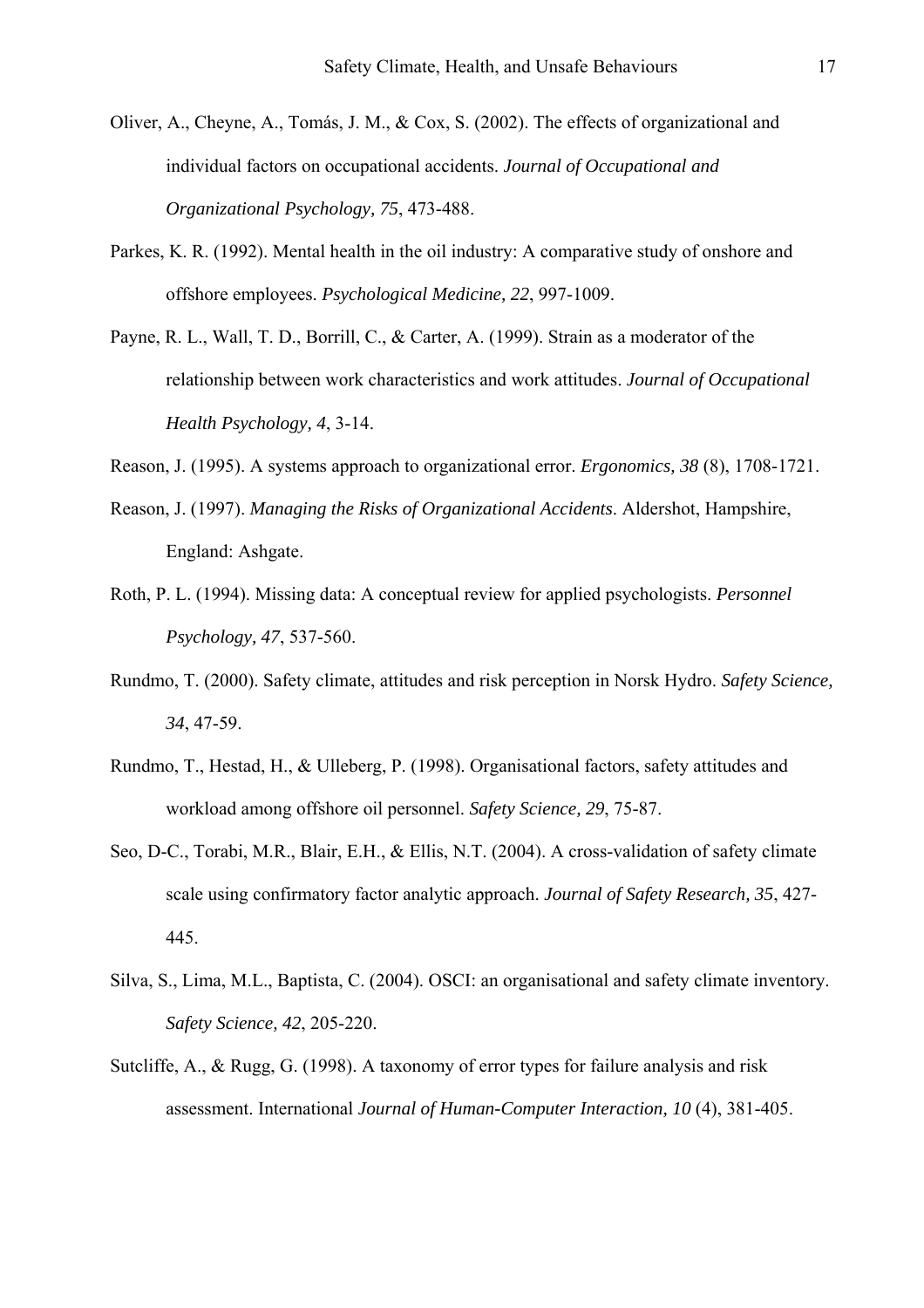Zohar, D. (2000). A group-level model of safety climate: Testing the effect of group climate on microaccidents in manufacturing jobs. *Journal of Applied Psychology, 85*, 587–596..

Table 1

*Summary of Fit Statistics for Different Models* 

| Model |        | df | $\mathfrak{p}$ | $\chi^2/df$ | TLI | <b>CFI</b> | <b>RMSEA</b> |
|-------|--------|----|----------------|-------------|-----|------------|--------------|
|       | 182.66 | 86 | $\leq .01$     | 2.12        | .92 | .94        | .06          |
|       | 182.62 | 85 | $\leq .01$     | 2.15        | .92 | .94        | .06          |
|       | 180.89 | 85 | $\leq .01$     | 2.13        | .92 | .94        | .06          |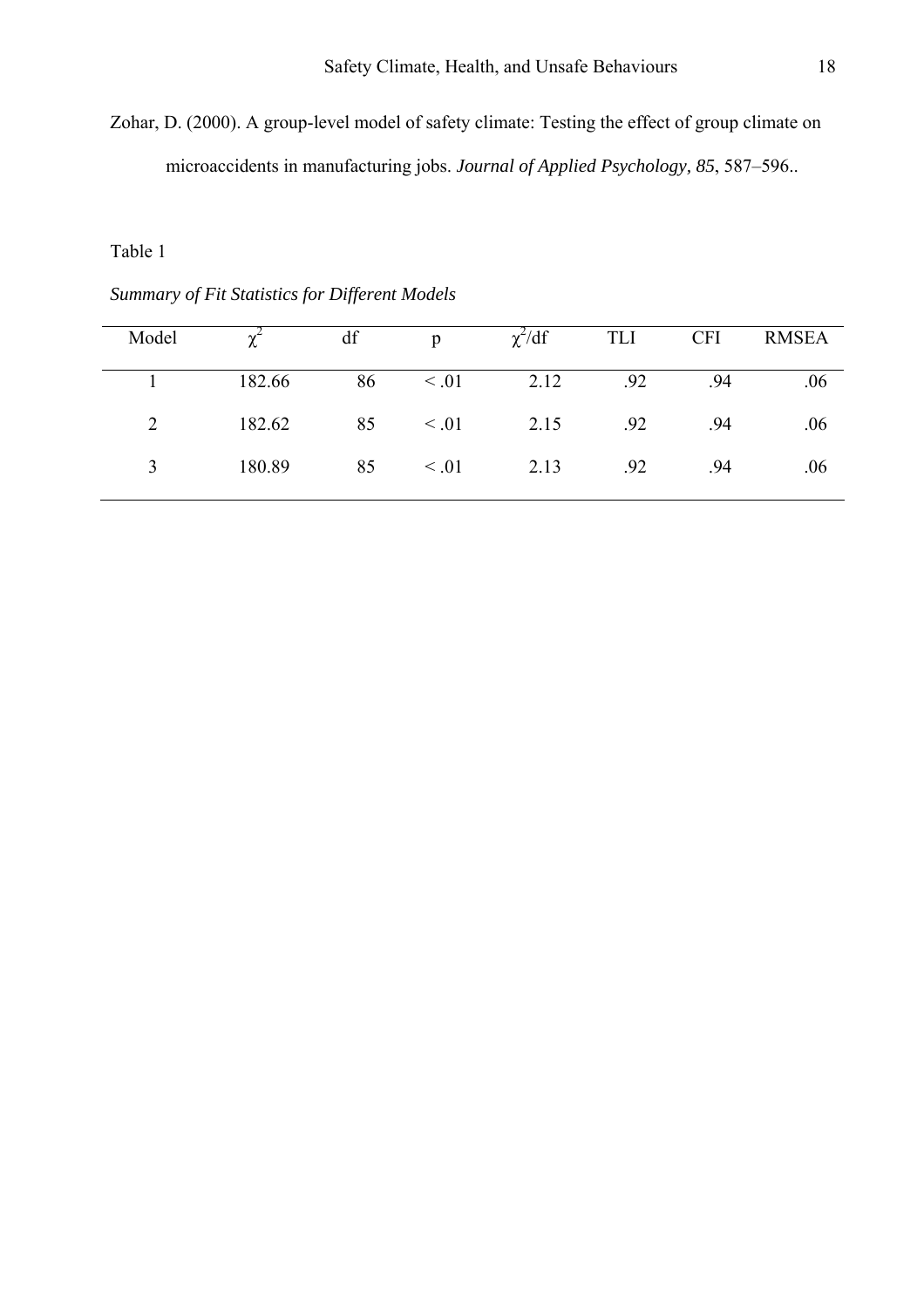## Figure Captions

*Figure 1*. Conceptual model representing relations among Safety Climate, Psychological Health, Violations, and Errors (Indicator variables not shown)

*Figure 2*. Empirical model representing relations among Safety Climate, Psychological Health,

Violations, and Errors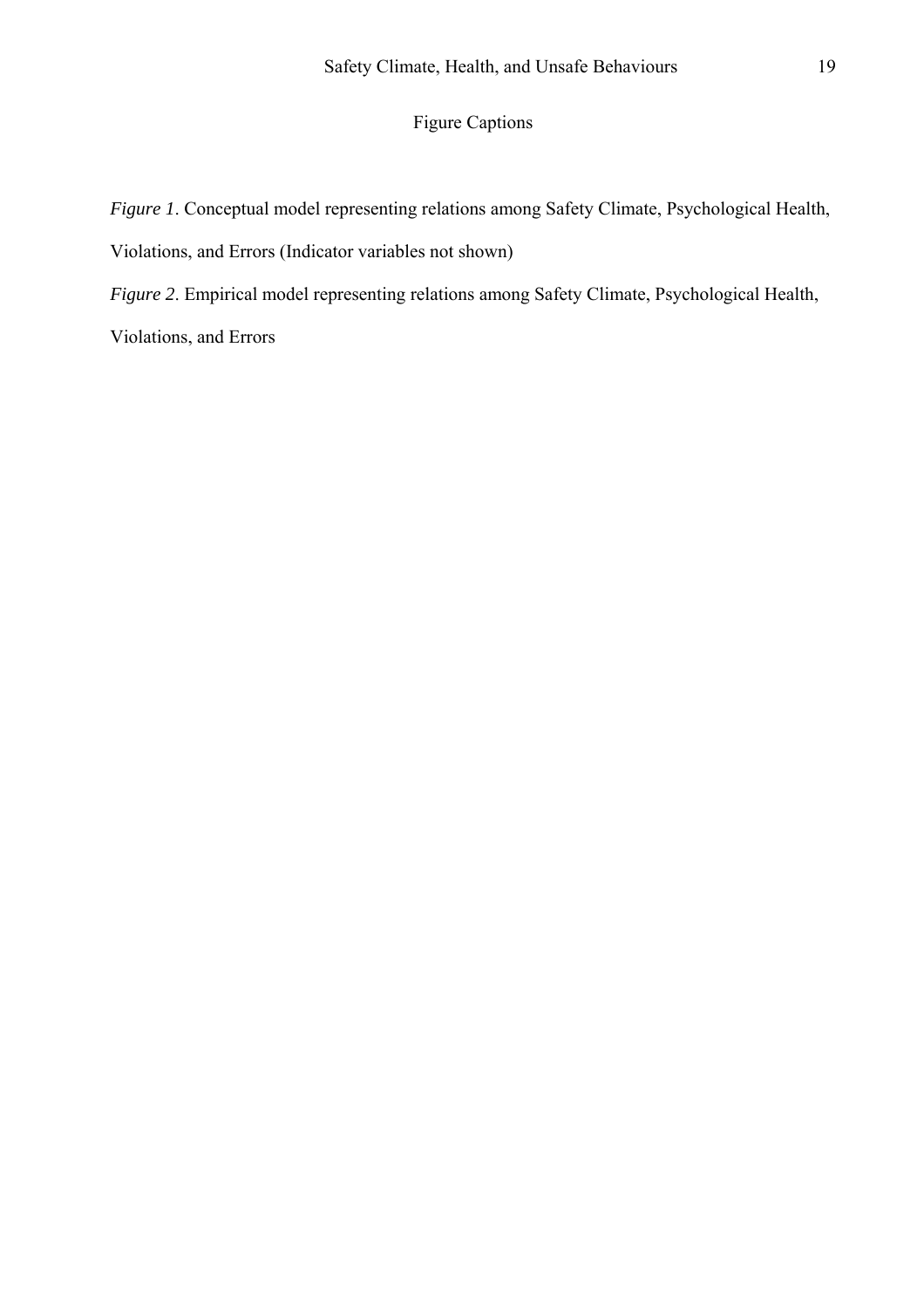